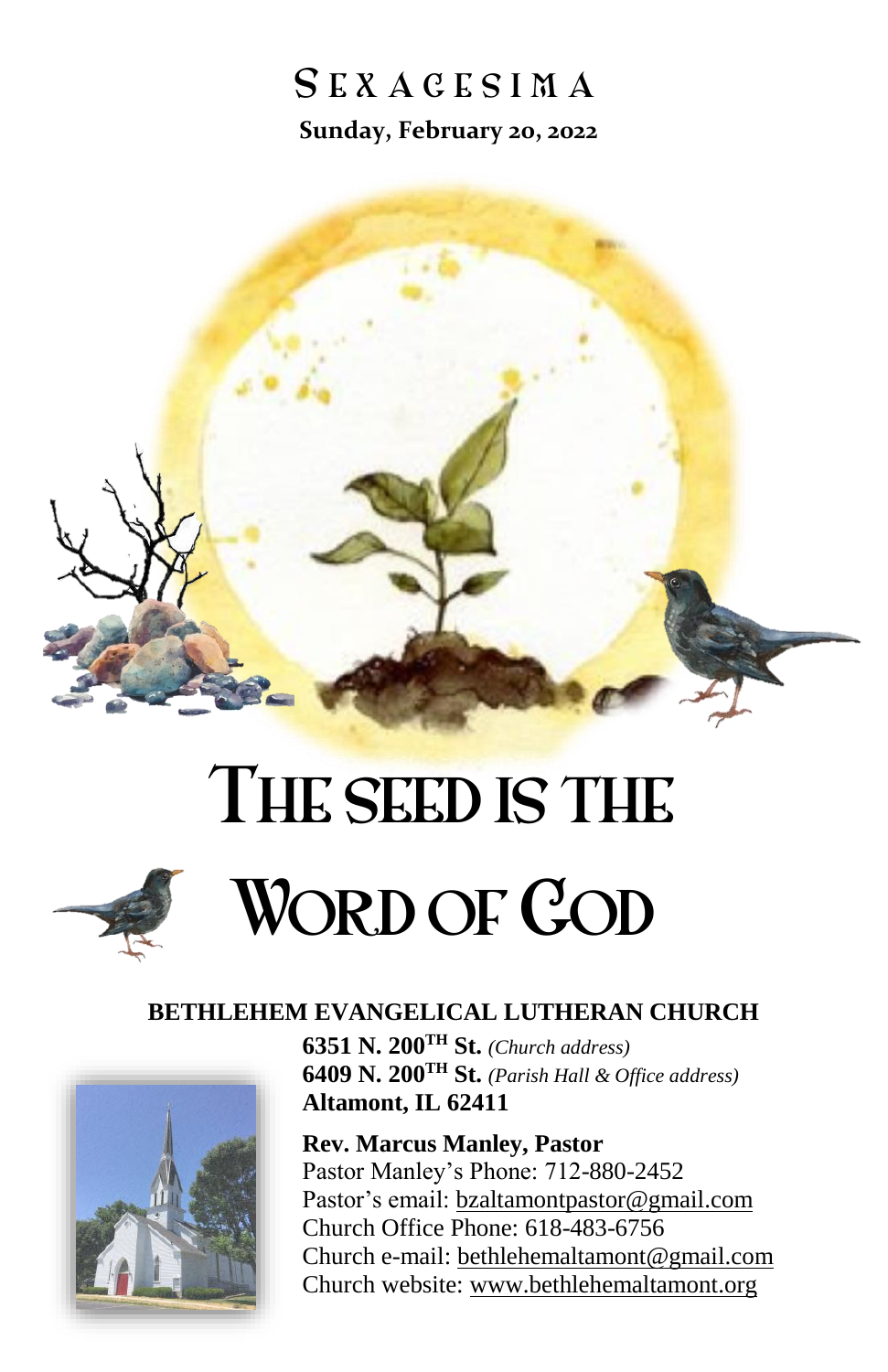*Welcome to Bethlehem Evangelical Lutheran Church, we are happy you are here today. It is customary when you enter the church nave to observe silence for meditation during your silent prayer, the ringing of the bells, and the prelude, in order to prepare you for the beginning of the worship service.* 

*Thank you for joining us today and God's Blessings.*

**PRAYERS AND RELEASE TO A STRAIGHT AND RELEASE AND RELEASE OF A STRAIGHT AND RELEASE OF A STRAIGHT AND RELEASE** 

*Prayer before worship: O God, the strength of all who put their trust in You, mercifully grant that by Your power we may be defended against all adversity; through Jesus Christ, Your Son, our Lord, who lives and reigns with You and the Holy Spirit, one God, now and forever. Amen*

### **In our prayers we remember:**

Those in need of healing & comfort: *Vanessa Adams, Pam Berg-Kepley, Tina, Kaly & Ella Benning, Jim Brasel, Mike Gaede, Bernice Graumenz, Judy Koester, Tim Mueller, Luella Rubin, Steve Voelker, Gene Wharton, Marcella Wolf and Lilly Wright.*

Those celebrating **Birthdays**: (02/20-02/26) *02/20 – Serena Strullmyer; 02/21 – David Yagow, Joyce Winter;02/23 – Arlin Grobengieser; 02/25 – Preston Kroening*

**Anniversaries:** *02/21 – Scott & Jo Ellen Wharton – 1 year 02/22 – Alf & Nancy Davis – 53 years*

**Church News RECESSION CONTRACT CONTRACT CONTRACT AND RELATED AT A LIGHT OF A LIGHT OF A LIGHT OF A LIGHT OF A** 

Communion Note – diluted wine is available, please request prior to worship service. 

Bethlehem Bible Class Today: Bearing Fruit Luke 8:4-18

- How does Jesus tell us to bear fruit?
- How do we do that?
- What does that look like at Bethlehem?

## **Trustee's Report:**

| Offering collected for the Home Purpose General Fund on February 13: \$9,389 |            |
|------------------------------------------------------------------------------|------------|
|                                                                              |            |
|                                                                              |            |
|                                                                              | \$5,972.00 |
| Loose change in the offering plate has been designated for the LWML Mites.   |            |
| Church Window Project Fund total: \$13,987 (Total amount needed: \$55,000)   |            |

**Parsonage Basement Repair Project -** Motion was accepted at the January 23, 2022 Voters' Assembly to accept the bid of \$13,105 from Woods Basement to repair the parsonage basement. Funds for the bid will come out of the Home Purpose General Fund. Anyone who wishes to donate to the project may do so through their gift to the General Home Purpose Fund.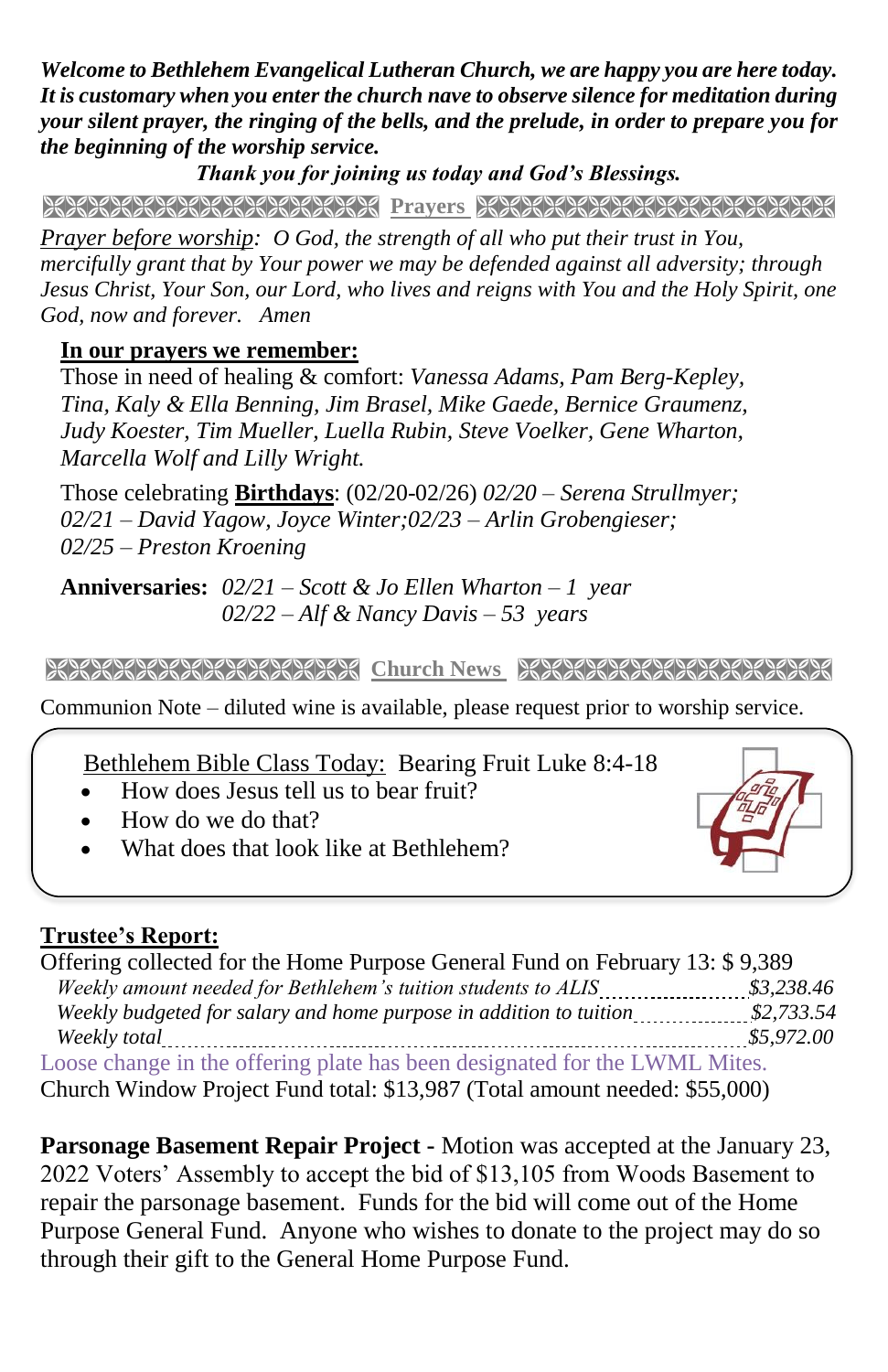

Trustees will be accepting bids through Feb. 27<sup>th</sup> for **lawn mowing of the church property** for the 2022 season. Contact Dale Roll for additional information and to submit your bids.

*Have Thrivent Choice Dollars? – don't forget to direct your Thrivent Choice Dollars to the organization of your choice by March 31 st. Contact Thrivent Client Services 800-847-4836.*

**LWML FALL RALLY**- All ladies of the congregation are encouraged to come to the next LWML meeting on Mar. 10th, 7pm at the Bethlehem Parish Hall to discuss plans for hosting the Sept. 20th LWML Fall Rally for the Altamont Zone. We need as many ladies as possible to host the rally.

**RESERT District & Synod News, Regional Items & Acknowledgments** 

**92nd CID Lutheran Layman's League Convention-** March 5th, 2022 at Mt. Calvary Lutheran Church, 2055 South Franklin Street Road, Decatur. We are pleased to have as our speaker Dr. Walter Maier III. Registration will begin at 8:30, The Convention will begin 9:30. The registration fee is \$20.00.

For more information contact Danny Magelitz at [dmagelitz@hotmail.com](mailto:%20dmagelitz@hotmail.com) or Deloris Blessman • delorisblessman@yahoo.com

## **Lutherans For Life**

Altamont Area Chapter update (01/20/2022 meeting):



Between now and July 8 of this year, the Altamont Area LFL will apply for a matching donation grant from the LCMS for any contributions made towards the Family Life Center. This is a great opportunity to make a difference in the value of life in our area. Gifts should be given to Altamont Area Lutherans for Life to make the match.

- **Altamont Lutherans For Life Pork Burger and Bake Sale**  $-$  Saturday, March 5<sup>th</sup> at the Triangle in Altamont. Donations of pies and baked goods would be greatly appreciated.
- The next meeting of Altamont Lutherans for Life will be March 6 at 7pm at Immanuel.

## LIFE QUOTES 2022

"Jesus Christ has made every human life indispensable." *Pastor Michael Salemink, Lutherans For Life – A Life Quote from Lutherans For Life • lutheransforlife.org*

God Chose You ... and that changes everything!